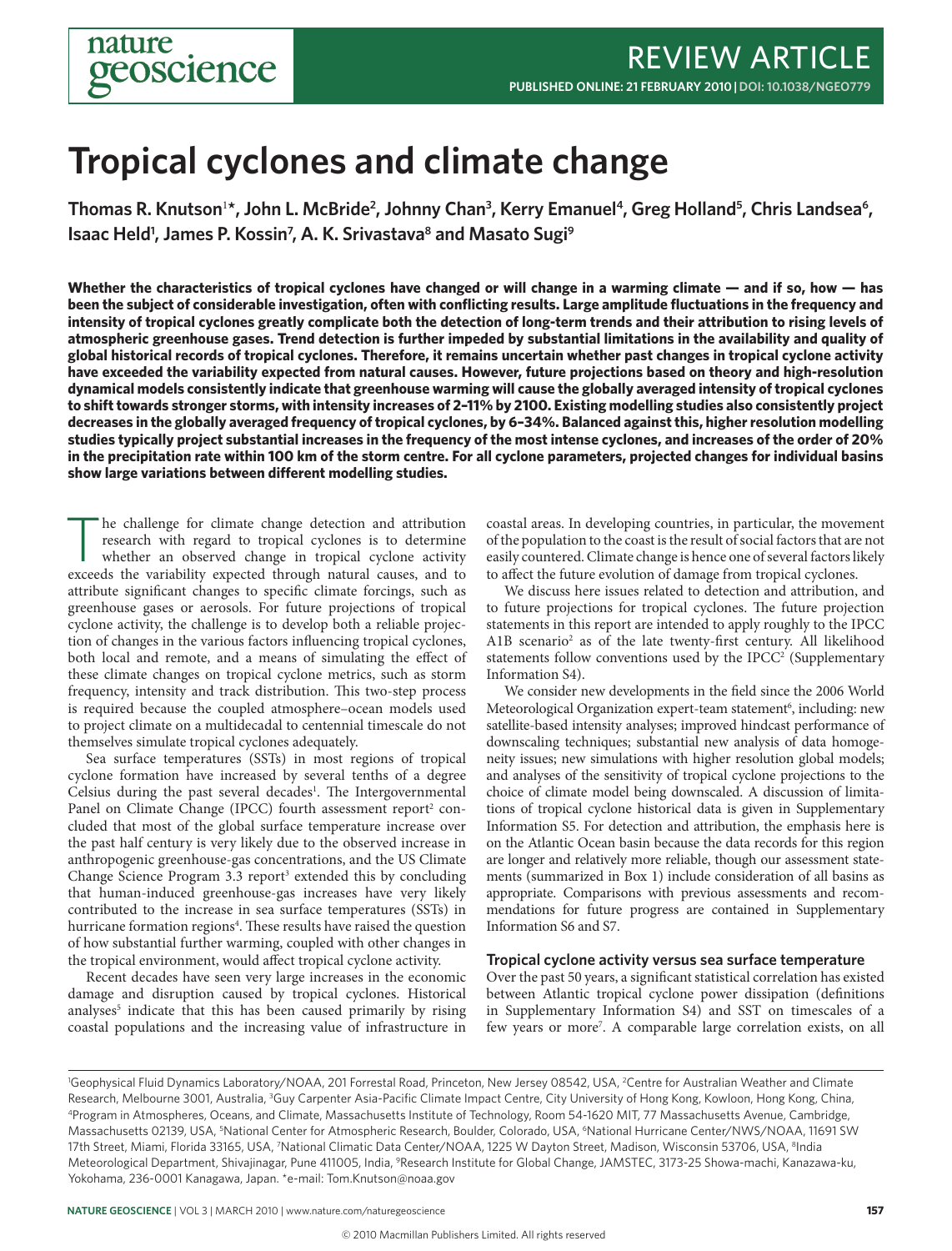### **Box 1 | summary of detection, attribution and projection assessments.**

### **detection and attribution**

It remains uncertain whether past changes in any tropical cyclone activity (frequency, intensity, rainfall, and so on) exceed the variability expected through natural causes, after accounting for changes over time in observing capabilities.

### **tropical cyclone projections**

**Frequency.** It is likely that the global frequency of tropical cyclones will either decrease or remain essentially unchanged owing to greenhouse warming. We have very low confidence in projected changes in individual basins. Current models project changes ranging from −6 to −34% globally, and up to ±50% or more in individual basins by the late twenty-first century.

**Intensity.** Some increase in the mean maximum wind speed of tropical cyclones is likely  $(+2 \text{ to } +11\% \text{ globally})$  with projected

timescales down to a year, between the power dissipation and the tropical Atlantic Ocean SST relative to mean tropical SST8 . Taken at face value, these two statistical relations lead to dramatically different inferences about late-twenty-first-century Atlantic tropical cyclone activity<sup>9</sup>, ranging from a dramatic increase of about 300% in the first case to little change in the second (Fig. 1).

Tropical Atlantic Ocean SST has increased more rapidly than tropical mean SST over the past 30 years, coincident with the positive trend in the Atlantic power dissipation index over this period (Fig. 1b). This differential warming of the Atlantic can be affected by natural multidecadal variability, as well as by aerosol forcing, but climate models $9-13$  indicate that it is not strongly influenced by greenhouse-gas forcing (Fig. 1b). If the relationship between Atlantic power dissipation and this differential warming in Fig. 1b is causal, then a substantial part of the increase in Atlantic power dissipation since 1950 is likely due to factors other than greenhousegas-induced warming.

On the other hand, the case for the importance of local SSTs would be strengthened by observations of an increase in power dissipation in other basins, in which local warming in recent decades does not exceed the tropical mean warming. A study for the northwest Pacific Ocean basin<sup>7</sup> shows a statistical correlation between low-frequency variability of power dissipation and local SSTs. But this correlation is considerably weaker than for the Atlantic Ocean, and other key measures of storm activity in the northwest Pacific, such as the number of Category 4 and 5 typhoons, do not show a significant correlation with SST<sup>14</sup>.

### **tropical cyclone frequency**

**Detection and attribution.** We first consider tropical Atlantic Ocean SST variability, which has been used statistically to model Atlantic changes in the frequency of tropical storms<sup>15-17</sup>. Substantial multidecadal SST variability is evident in the North Atlantic basin (Fig. 2, second green series). The cause of this variability remains uncertain, with possible contributions from both internal climate variability and radiative-forcing changes<sup>16,18</sup>. Evidence from tropical African lake sediments<sup>19</sup> indicates that rainfall variability before the twentieth century was at least as large as that seen in the twentieth century, increasing the plausibility of substantial natural climatic variability in the tropical Atlantic Ocean. The multidecadal SST variability (evident in Fig. 2, second green series) complicates trend detection in the tropical Atlantic, but model simulations indicate that substantial proportions of the observed tropical Atlantic and northwest tropical Pacific SST increases over the past half century arise from greenhouse warming<sup>4</sup>.

twenty-first-century warming, although increases may not occur in all tropical regions. The frequency of the most intense (rare/ high-impact) storms will more likely than not increase by a substantially larger percentage in some basins.

**Rainfall.** Rainfall rates are likely to increase. The projected magnitude is on the order of +20% within 100 km of the tropical cyclone centre.

**Genesis, tracks, duration and surge flooding.** We have low confidence in projected changes in tropical cyclone genesis-location, tracks, duration and areas of impact. Existing model projections do not show dramatic large-scale changes in these features. The vulnerability of coastal regions to storm-surge flooding is expected to increase with future sea-level rise and coastal development, although this vulnerability will also depend on future storm characteristics.

Some observational studies<sup>15-17</sup> report substantial century-scale increases in Atlantic tropical cyclone frequency, that can be modelled statistically by the century-scale SST increases (Fig. 2, first blue series versus second green series), and some of this increase has been attributed to anthropogenic forcing<sup>15,16</sup>. However, it has been found<sup>20</sup> that the statistical significance of the trends in the original storm frequency data is greatly reduced after adjustments are made<sup>20,21</sup> for an estimated number of missing tropical cyclones owing to a lower reporting-ship track density and other observational limitations in pre-satellite (pre-1966) years (Fig. 2, first red series). Furthermore, the trend in storm count in the original data has been shown to be almost entirely due to an increase in short duration (<2-day) tropical storms<sup>22</sup> — a phenomenon that has been interpreted as likely being attributable to changes in observing capabilities<sup>22</sup>. There is a much smaller increasing trend in storms lasting more than two days (Fig. 2, second red series) and after an estimated adjustment for missing storms<sup>20,22</sup>, the resulting long-term trend is not significant  $(p>0.05)$ .

Hurricane counts (with no adjustments for possible missing cases) show a significant increase from the late 1800s to present, but do not have a significant trend from the 1850s or 1860s to present<sup>3</sup>. Other studies<sup>23</sup> infer a substantial low-bias in early Atlantic tropical cyclone intensities (1851–1920), which, if corrected, would further reduce or possibly eliminate long-term increasing trends in basinwide hurricane counts. Landfalling tropical storm and hurricane activity in the US shows no long-term increase (Fig. 2, orange series)<sup>20</sup>. Basin-wide major hurricane counts show a significant rising trend, but we judge these basin-wide data as unreliable for climate-trend estimation before aircraft reconnaissance in 1944.

A study of a 1,500-year record of sediment overwash from a number of sites along the US coast and one near Puerto Rico<sup>24</sup> finds evidence for relatively high numbers of strong Atlantic hurricane landfalls at these sites during several periods (from around ad 1000-1200; the early 1400s; the early 1800s; the 1950s; and in recent decades). This record is not subject to the same data errors that have made direct assessment of strong-hurricane frequency from the observational record difficult, but is subject to uncertainties in interpretation of storm characteristics from geological evidence and limited spatial coverage. Comparisons of this data set with other measures of strong landfalling tropical cyclones in the period of direct records have yet to be documented.

In terms of global tropical cyclone frequency, it was concluded<sup>25</sup> that there was no significant change in global tropical storm or hurricane numbers from 1970 to 2004, nor any significant change in hurricane numbers for any individual basin over that period, except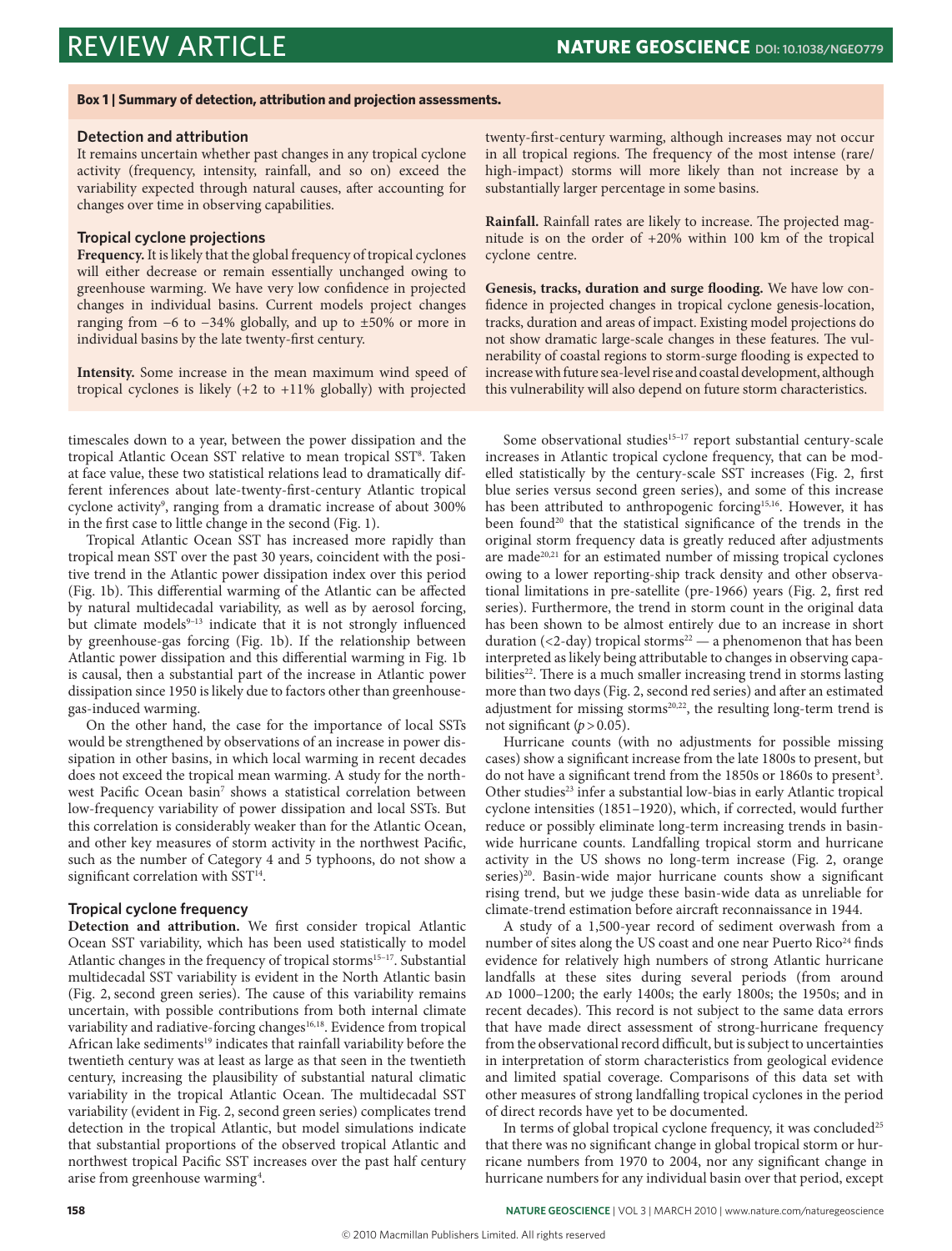

**Figure 1 | Past and extrapolated changes in atlantic hurricane power dissipation index (PDi).** Anomalies are regressed onto **a**, tropical Atlantic SST or **b**, tropical Atlantic SST relative to tropical mean SST (1946–2007), and these regression models are used to statistically estimate the PDI from several climate models. Anomalies are per-cent change relative to 1981-2000 average (2.13 x 10 $^{\rm 11}$  m $^{\rm 3}$  s<sup>-2</sup>). The green bar denotes approximate range of the PDI anomaly predicted by the statistical/ dynamical calculations of ref. 11. The green circle, star and diamond denote approximate values suggested by high-resolution dynamical models (refs 12, 10 and 13 respectively). SST region is 20° W–70° W, 7.5° N–22.5° N. Figure reproduced with permission from ref. 9 (© 2008 AAAS).

for the Atlantic (discussed above). Landfall in various regions of East Asia<sup>26</sup> during the past 60 years, and those in the Philippines<sup>27</sup> during the past century, also do not show significant trends.

Thus, considering available observational studies, and after accounting for potential errors arising from past changes in observing capabilities, it remains uncertain whether past changes in tropical cyclone frequency have exceeded the variability expected through natural causes.

**Projection.** Progress has been made in developing dynamical and statistical/dynamical models for seasonal tropical cyclone frequency. Such models include: global coupled climate models13,28; relatively high-resolution atmospheric models running over observed or projected SST distributions<sup>10,29,30</sup>; regional climate models used to downscale solutions from global coupled models<sup>12,31</sup>; and new statistical/dynamical techniques aimed at avoiding the limitations on intensity simulations in dynamical models<sup>11</sup>. Many of these models reproduce key aspects of observed past tropical cyclone variability when forced with historical variations in boundary conditions, such as SSTs or, in the case of regional models, by the SSTs and large-scale atmospheric winds, moisture and temperature distributions from atmospheric reanalyses (Fig. 3). But such tropical-cyclone-frequency simulations are highly dependent on the ability of global



Normalized tropical Atlantic indices

**Figure 2 | Tropical Atlantic indices.** Green-shaded curves depict global mean temperature (HadCRUT3 data set) and August–October main development region (MDR; 10° N–20° N, 80° W–20° W) SST anomalies (HadISST data set). Blue-shaded curves represent unadjusted tropical storm counts. Red-shaded curves include time-dependent adjustments for missing storms based on ship-track density<sup>20,22</sup>. The curve labelled '>2-day' depicts storms with a duration greater than 2.0 days<sup>22</sup>. Orangeshaded curves depict US landfalling tropical storms and hurricanes (no adjustments). Solid black lines are five-year means (1878–2008); dashed black lines are linear trends. Vertical axis ticks represent one standard deviation. Series normalized to unit standard deviation. Only the top three series have significant linear trends (*p* = 0.05). Figure reproduced with permission from refs 20 (© 2008 AMS) and 22 (© 2009 AMS).

coupled climate models to adequately simulate the changes in large-scale conditions that affect cyclone development. Care must be taken in interpreting results from regional models, as the use of small domains or spectral nudging across the regional domain constrains the model to follow the conditions imposed from the driving large-scale model.

The general convergence of frequency projections from different approaches (Supplementary Table S1), in conjunction with the hindcasting tests illustrated in Fig. 3, is beginning to provide some confidence in global and hemispheric projections of tropical cyclone frequencies. However, confidence in these projections remains very low for individual basins (Supplementary Table S1), owing to uncertainties in the large-scale patterns of future tropical climate change, as evident in the lack of agreement between the model projections of patterns of tropical SST changes<sup>29</sup> as well as remaining limitations in the downscaling strategies.

Based on existing modelling studies (Supplementary Table S1) and limited existing observations, we judge that it is likely that global mean tropical-cyclone-frequency will either decrease or remain essentially unchanged owing to greenhouse warming. Latetwenty-first-century model projections indicate decreases ranging from −6 to −34% globally, with a comparatively more robust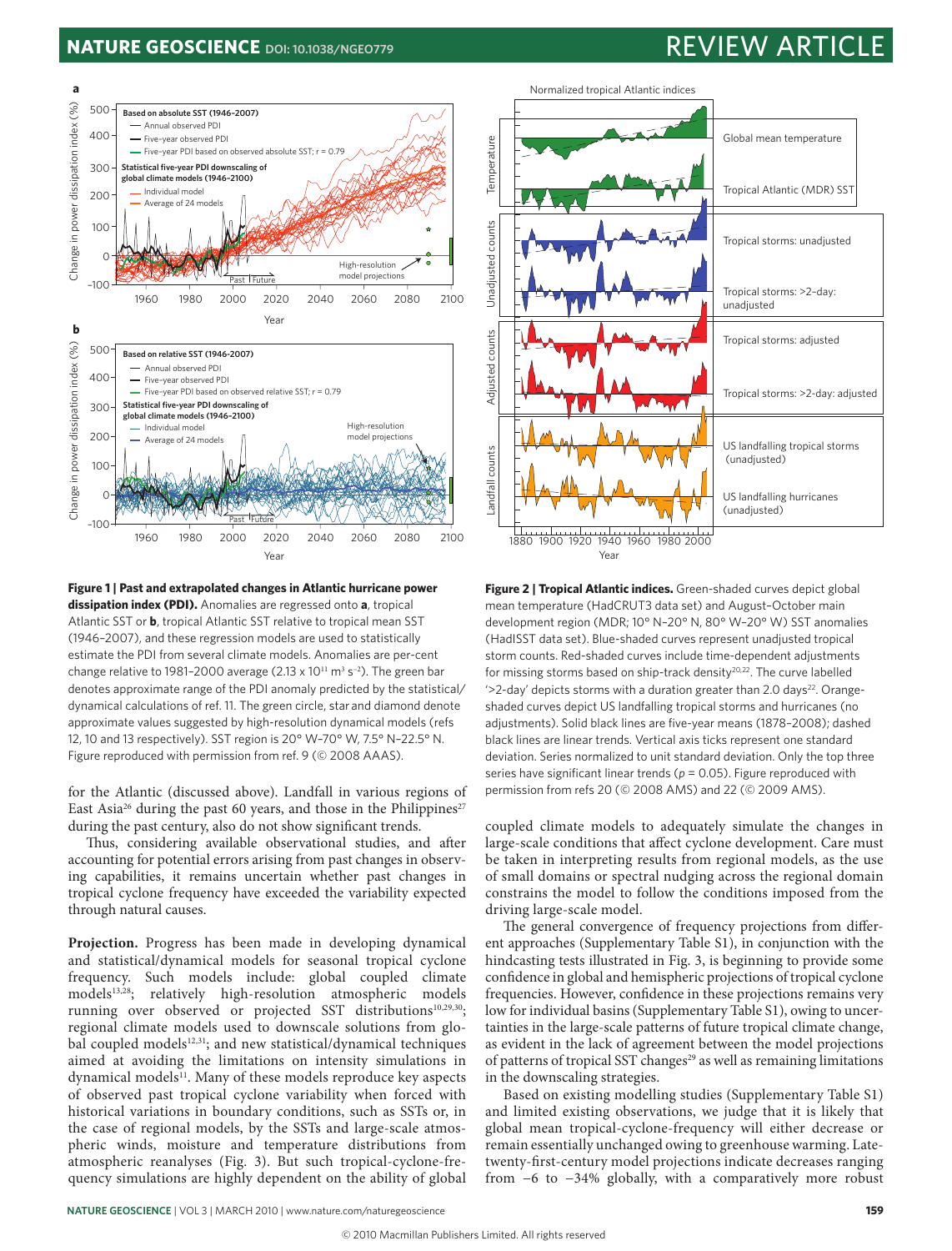

**Figure 3 | simulated versus observed atlantic tropical cyclone interannual variability (approximately 1980–2006) using several methods. a**, Tropical storm counts using a statistical/dynamical downscaling method and atmospheric reanalyses and observed SSTs as input. Reproduced with permission from ref. 11 (© 2008 AMS). **b**, Hurricane counts (August-October) using a regional climate-model downscaling method and data from observed SSTs and interior spectral nudging to atmospheric reanalyses. Reproduced from ref. 12 (© 2008 NPG). **c**, Tropical storm counts using an ~100-km grid global model and only observed SSTs. Reproduced with permission from ref. 30 (© 2008 AMS). **d**, Hurricane counts using a 50-km grid global model and only observed SSTs. Reproduced with permission from ref. 29 (© 2009 AMS). Dashed lines (**a**,**b**,**d**) are linear trends (colour-matched to time series). Future projections of tropical storm frequency using methods **a**, **b** and **d** are included in Supplementary Table S1.

decrease for the Southern Hemisphere mean counts than for the Northern Hemisphere mean counts. Among the proposed mechanisms for the decrease in global tropical cyclone frequency is a weakening of the tropical circulation<sup>13,32</sup> associated with a decrease in the upward mass flux accompanying deep convection<sup>33</sup>, or an increase in the saturation deficit of the middle troposphere<sup>11</sup>. The more robust decrease in the Southern Hemisphere may be due to smaller increases in SST compared with the Northern Hemisphere

as well as areas of increased vertical shear in global model Southern Hemisphere projections<sup>29,34</sup>. For individual basins, there is much more uncertainty in projections of tropical cyclone frequency, with changes of up to ±50% or more projected by various models.

### **tropical cyclone intensity**

**Detection and attribution.** Future surface warming and changes in the mean thermodynamic state of the tropical atmosphere, as projected by climate models, will lead, according to theory<sup>35,36</sup> and modelling10,37, to an increase in the upper limits of the distribution of tropical cyclone intensities. High-resolution models project an increase in both the mean intensities (Supplementary Table S2) and in the frequency of cyclones at higher intensity levels<sup>13,38</sup>. Such shifts are observed in the best track records of global tropical cyclone intensities, but these records are known to have substantial heterogeneities, which can also manifest themselves as a shift towards stronger storms. A substantial global increase (nearly doubling) in the number of the most severe tropical cyclones (Category 4 and 5 on the Saffir-Simpson scale) has been reported<sup>25</sup> from 1975 to 2004. Other studies contested this finding, based on concerns about data quality<sup>39,40</sup> and the short record-length relative to multidecadal variability41 in the northwest Pacific. Analyses of globally consistent satellite-based intensity estimates since 1981 indicate that trends in the best track-data are indeed inflated<sup>42</sup>, but do support an increase globally in the intensities of the strongest tropical cyclones<sup>43</sup>.

The new satellite-based intensity data  $42,43$  were designed to be more homogeneous than the existing global data, but still carry uncertainties, particularly in the Indian Ocean where the satellite record is less consistent<sup>43</sup>. The short time period of the data does not allow any definitive statements regarding separation of anthropogenic changes from natural decadal variability or the existence of longer-term trends and possible links to greenhouse warming. Furthermore, intensity changes may result from a systematic change in storm duration, which is another route by which the storm environment can affect intensity that has not been studied extensively.

The intensity changes projected by various modelling studies of the effects of greenhouse-gas-induced warming (Supplementary Table S2) are small in the sense that detection of an intensity change of a magnitude consistent with model projections should be very unlikely at this time<sup>37,38</sup>, given data limitations and the large interannual variability relative to the projected changes. Uncertain relationships between tropical cyclones and internal climate variability, including factors related to the SST distribution, such as vertical wind shear, also reduce our ability to confidently attribute observed intensity changes to greenhouse warming. The most significant cyclone intensity increases are found for the Atlantic Ocean basin<sup>43</sup>, but the relative contributions to this increase from multidecadal variability<sup>44</sup> (whether internal or aerosol forced) versus greenhouseforced warming cannot yet be confidently determined.

**Projection.** Some increase in the mean maximum wind speed of tropical cyclones is likely with projected twenty-first century warming, although increases may not occur in all tropical regions. This conclusion has been supported by theories of potential intensity<sup>35,36</sup> and by further modelling studies (Supplementary Information S2 and Supplementary Table S2) that have more realistic simulations of intensity as the horizontal resolution of the model is increased. Studies based on potential intensity theory and the higher resolution (<20-km grid) models project mean global maximum wind speed increases of +2 to +11% (roughly +3 to +21% central pressure fall; Supplementary Information S2) over the twenty-first century. At the individual basin scale, existing multimodel ensemble mean projections show a range of intensity changes from about −1 to +9%. For some individual basins, projections based on single models can indicate larger increases or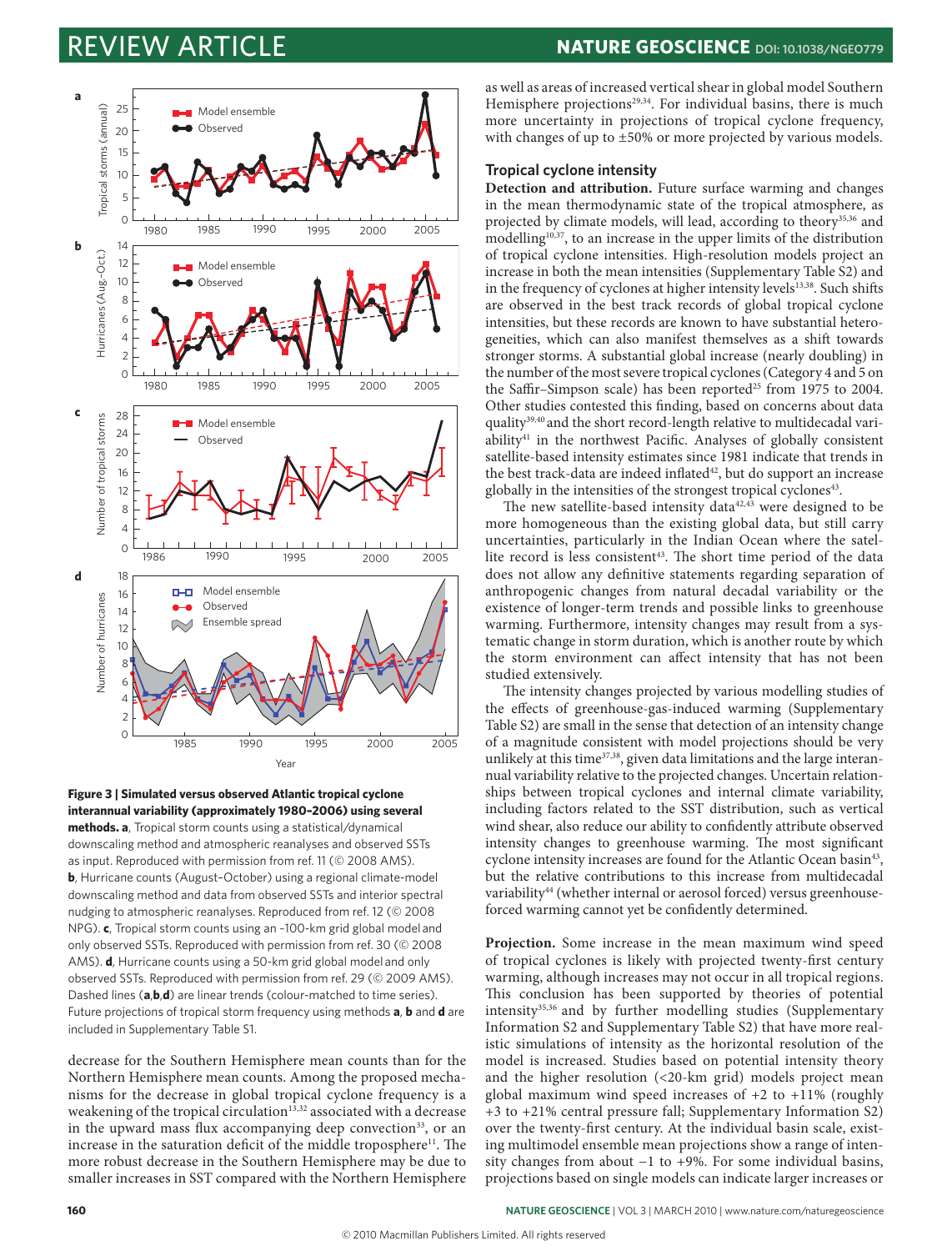decreases, and projections vary over a range of the order of ±15% or more. Most of these models can say little about major hurricanes, which require higher resolution for adequate simulation. In some cases10,11,45 the reported time-slice or downscaling experiments are based on such a short record from the host climate model that the projection — particularly for individual basins — may be largely representing internal variability, rather than the forced signal of interest. Decreased potential intensity is projected from theory for some individual basins/individual model combinations, particularly using Emanuel's reversible ascent formulation of potential-intensity theory, which shows a less positive sensitivity to the projected climate warming than Emanuel's pseudoadiabatic or Holland's potential-intensity formulations (Supplementary Information S2 and Supplementary Table S2).

There is a clear tendency among the models, particularly at higher resolution (60-km grid spacing or less), to project an increase in the frequency of the stronger tropical cyclones (Supplementary Tables S1 and S2), although the actual intensity level of these strong model cyclones varies between the models, depending on model resolution and other factors. These increases are typically projected to be substantial in fractional terms. Even a relatively small shift or expansion of the intensity distribution of storms towards higher intensities can lead to a relatively large fractional increase in the occurrence rate of the strongest (rarest) tropical cyclones<sup>12,38</sup>. For example, a recent downscaling study<sup>38</sup> using an operational (9-km grid) hurricane prediction model shows a tendency towards increased frequency of Atlantic Category 4 and 5 hurricanes over the twenty-first century. We judge that a substantial increase in the frequency of the most intense storms is more likely than not globally, although this may not occur in all tropical regions. Our confidence in this finding is limited, since the model-projected change results from a competition between the influence of increasing storm intensity and decreasing overall storm frequency.

Although such changes were not noted in several relatively lowresolution simulations, these models are less reliable for investigating the most intense cyclones. As an example, it was found that, for one series of models, a resolution of ~60 km was needed before a warming-related intensification was simulated<sup>13</sup>.

Further studies are needed to evaluate model projections of intensity changes, for example, by comparing model simulations of the interannual variability of intensities to observations<sup>38</sup>. As there is a suggestion in existing studies that climate-warming-induced increases of intensity are larger in higher resolution models than in coarse-grid models<sup>13</sup>, it is plausible that existing models may systematically underestimate future intensity trends. The future characteristics of intense tropical cyclones (Category 3–5) deserve particular attention, as these storms historically have accounted for an estimated 85% of US hurricane damage, despite representing only 24% of US landfalling tropical cyclones<sup>5</sup>. Further studies with finer resolution models hopefully will increase our confidence in future projections of tropical cyclone intensity and the frequency of very intense cyclones.

## **tropical cyclone rainfall**

**Detection and attribution.** Atmospheric moisture content has increased in recent decades in many regions<sup>46</sup>, and climate models are unanimous that the integrated water column in the tropics will increase, on average, as the atmosphere warms. The expectation is that as the water-vapour content of the tropical atmosphere increases, the moisture convergence for a given amount of mass convergence is enhanced. This should increase rainfall rates in systems (such as tropical cyclones) where moisture convergence is an important component of the water-vapour budget. An increase in storm-wind intensities would add to this moisture convergence. Despite this expectation, a detectable change in tropical-cyclone-



**Figure 4 | sensitivity of projected tropical cyclone activity to different climate models providing downscaling conditions. a**, Projected fractional change in North Atlantic hurricanes (late twenty-first century) using a global atmospheric model to downscale SST projections from three individual climate models or from an 18-model ensemble. The two projections for each case (red and blue) used different controls based on different observed SST data. The vertical bars denote 90% confidence intervals. Reproduced with permission from ref. 29 (© 2009 AMS). **b**, Approximate percentage change in tropical cyclone power dissipation in various tropical storm basins projected for the late twenty-second century using a statistical/dynamical downscaling framework forced with climate change statistics from seven global models. The change here is given as 100 multiplied by the logarithm of the ratio of the twenty-second- (A1B) and twentieth-century power dissipation (see ref. 11). Reproduced with permission from ref. 11 (© 2008 AMS).

related rainfall has not been established by existing studies. Satellite-based studies report an increase in the occurrence of heavy-rain events, generally in the tropics during 1979–2003 (ref. 47), and also an increase during warm periods of interannual variability48. A number of studies of land-based precipitation data have identified increasing trends in the frequency of very heavy precipitation events<sup>2,3</sup>. None of these studies isolate tropical cyclone precipitation rates.

**Projection.** Tropical-cyclone-related rainfall rates are likely to increase with greenhouse warming. This is a robust projection in model simulations of tropical cyclones in a warmer climate: all seven available studies report substantial increases in storm-centred rainfall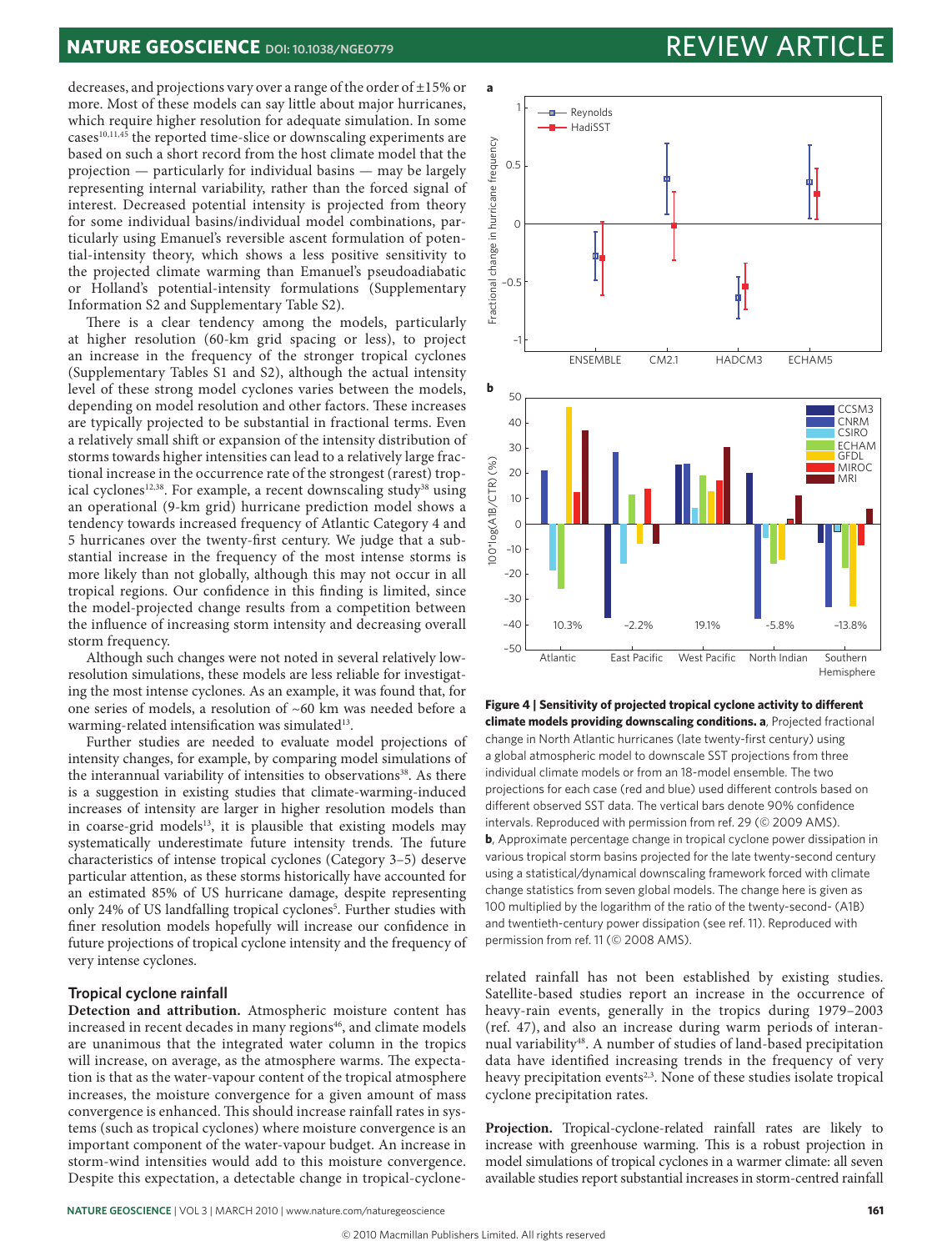## review article **NaTurE gEosciENcE doi: [10.1038/ngeo779](http://www.nature.com/doifinder/10.1038/ngeo779)**

rates (Supplementary Information S3 and Supplementary Table S3). The range of projections for the late twenty-first century between existing studies is  $+3$  to  $+37\%$ . The percentage increase is apparently quite sensitive to the averaging radius considered, with the larger (smaller) sensitivities reported for the smaller (larger) averaging radii. Typical projected changes are about +20% within 100 km of the storm centre. However, model resolution and complex physical processes near the storm centre place a level of uncertainty on such projections that is not easily quantified. Annually averaged rainfall from tropical cyclones could decrease if the impact of decreased frequency of storms exceeds that of increased rainfall rates in individual storms, although this effect has not yet been quantified.

## **genesis, tracks, duration and surge flooding**

**Detection and attribution.** There is no conclusive evidence that any observed changes in tropical cyclone genesis, tracks, duration and surge flooding exceed the variability expected from natural causes. There are suggestions of observed storm-track and/or genesis-location changes in the Atlantic Ocean, and these have been offered as providing an explanation for the lack of increasing trends in US and Gulf Coast landfalling storms. Century-scale trend analyses of Atlantic tropical-cyclone-track density indicates a decrease in stormtrack density in the western part of the basin and near major landfalling regions, and an increase in the middle and eastern regions of the basin20,49. However, according to recent studies of ship-track density<sup>20</sup> and storm occurrence by duration class<sup>22</sup>, at least some of the increases in the eastern Atlantic are likely attributable to observing-system changes; it is unlikely that the reduced numbers in the western region are strongly affected by such observing-system changes. A long-term (century-scale) decrease in average tropical cyclone duration has been reported in the Atlantic basin<sup>20</sup>, associated with a strong upward trend in short-duration (<2-day) storms coupled with little change in longer-lived ( $>2$ -day) storms<sup>22</sup>. But the observed increase in short-lived storms was interpreted<sup>22</sup> as being likely attributable largely to observing-system changes, rather than climate change.

Sea level has risen globally by about 0.17 m during the twentieth century<sup>2</sup>, and sea-level changes have important regional differences owing to various factors, both climate-change-related and otherwise. There also has been marked degradation of coastal wetlands and local variations in land subsidence arising from coastal development. However, a detectable increase in storm-surge flooding from tropical cyclones has not been established.

**Projection.** We have low confidence in projections of changes in tropical cyclone genesis-location, tracks, duration or areas of impacts, and existing model projections do not show dramatic large-scale changes in these features. The vulnerability of coastal regions to tropical cyclone storm-surge flooding is expected to increase with future sea-level rise and coastal development, although this vulnerability will also depend on future storm characteristics.

Substantial impacts can occur in higher latitudes from tropical cyclones that have undergone extratropical transition. Downscaled model projections<sup>11</sup> suggest that no significant increase or decrease of tropical cyclone duration should be expected to occur. Projections for the expansion of the subtropics in climate models<sup>2</sup> indicate some potential for the poleward movement of the average latitude of transition, but no dynamical modelling studies have focused on this issue and we place low confidence in any assessments concerning extratropical transition at this point.

Changes in tropical cyclone storm-surge potential depend on future projections of sea-level rise — which are uncertain at the global scale $^2$  and in regional structure — as well as on storm characteristics. Even assuming no future changes in tropical cyclone behaviour, storm-surge incidence from tropical cyclones, the most damaging aspect of tropical cyclone impacts in coastal regions,

would be expected to increase because of highly confident predictions that at least some future increase in sea level will occur<sup>2</sup>.

## **influence of uncertainty in large-scale projections**

Uncertainties in model projections of future tropical cyclone activity arise owing to both uncertainties in how the large-scale tropical climate will change and uncertainties in the implications of these changes for tropical cyclone activity. Both of these uncertainties will need to be addressed to increase confidence in regional and global tropical cyclone projections.

As an example of the large uncertainty remaining in tropical cyclone projections regionally — due to differences between global climate model projections used to force the downscaling models — Fig. 4a shows results from downscaling experiments<sup>29</sup>, in which a single global atmospheric model is forced with projections of SST change from several global climate models. Although each of the global climate models project a substantial increase in tropical SSTs during the twenty-first century, important differences exist in the regional-scale details of their projections, which lead to marked differences in the downscaled regional projections of tropical cyclone activity. Similarly sensitive results have been reported with other tropical cyclone downscaling approaches<sup>11,31,38</sup> (for example, Fig. 4b and Supplementary Information S1and S2). The uncertainty in climate-model-projected SSTs and related variables can affect even the sign of the projected tropical cyclone activity change in a given region.

### **Progress summary and outlook**

Since the previous World Meteorological Organization expert-team assessment of research on tropical cyclones and climate change<sup>6</sup>, substantial progress has been achieved. Specific advances include new analyses of global data on hurricane intensity, and several important studies of data quality issues in Atlantic tropical cyclone records, which strongly affect conclusions about climate change detection. Moreover, important progress has been made in higher resolution global modelling that provides improved simulations of global storm frequencies and further support for theoretical expectations for a globally averaged increase in tropical cyclone intensity and rainfall. Finally, dynamical and statistical/dynamical downscaling tools for tropical cyclone activity have improved, and evaluations of these tools have become more convincing.

These improvements have encouraged us to raise our confidence levels concerning several aspects of cyclone-activity projections. These include our assessment that tropical cyclone frequency is likely to either decrease or remain essentially the same. Despite this lack of an increase in total storm count, we project that a future increase in the globally averaged frequency of the strongest tropical cyclones is more likely than not — a higher confidence level than possible at our previous assessment<sup>6</sup>.

Importantly, although some statistical methods project very large increases of about 300% by the late twenty-first century in aggregate Atlantic hurricane activity (power dissipation), such dramatic projected increases are not supported by existing downscaling models or by alternative statistical methods<sup>9</sup>. Moreover, despite some suggestive observational studies, we cannot at this time conclusively identify anthropogenic signals in past tropical cyclone data. A substantial human influence on future tropical cyclone activity cannot be ruled out, however, and could arise from several mechanisms (including oceanic warming, sea-level rise and circulation changes). In the absence of a detectable change, we are dependent on a combination of observational, theoretical and modelling studies to assess future climate changes in tropical cyclone activity. These studies are growing progressively more credible, but still have many limitations, as discussed in this review.

Given the important societal impacts of tropical cyclones and the apparent sensitivity of these storms to details of regional and tropical